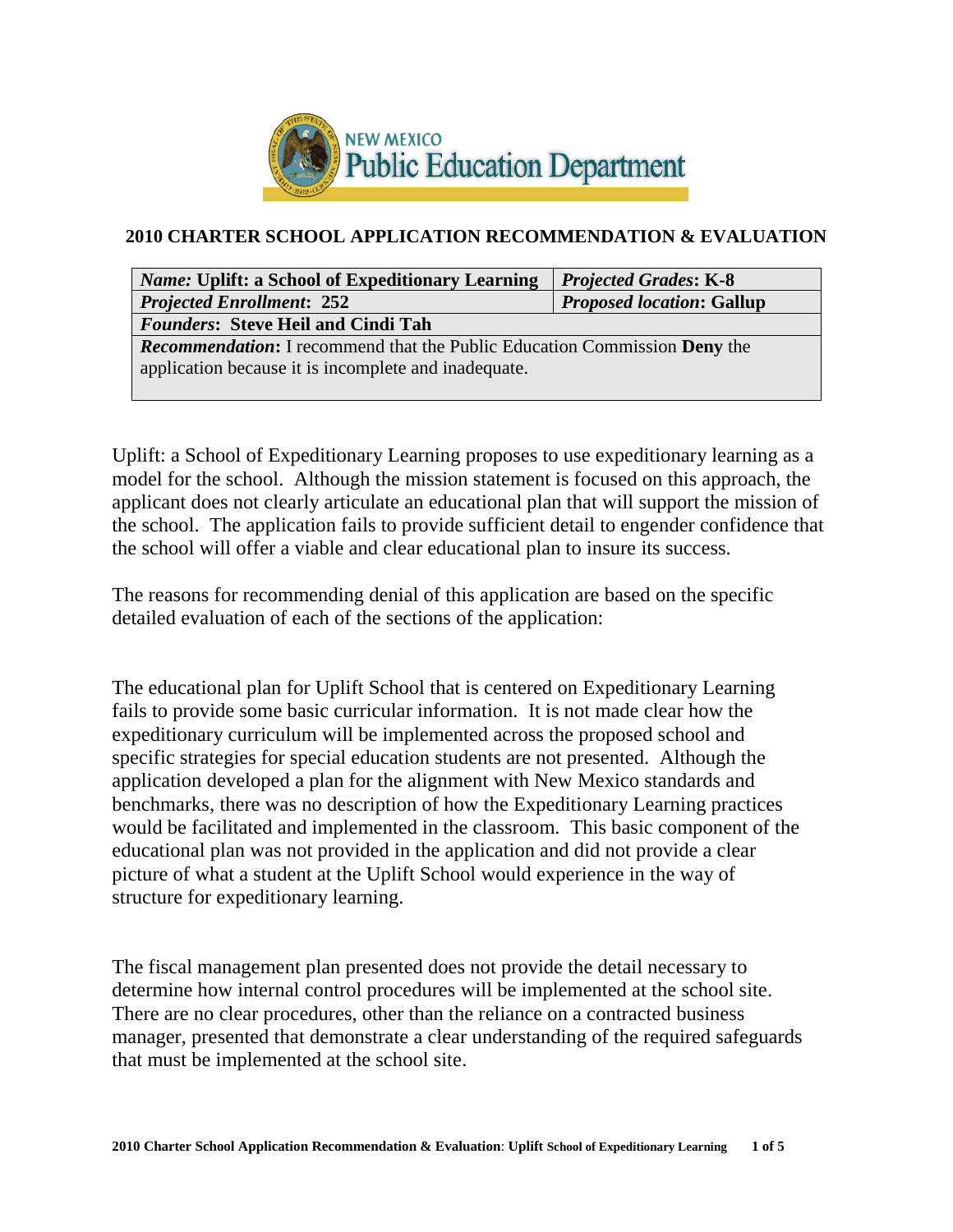The Governance/Management plan does not provide clear roles and responsibilities for governing body members and stakeholders. Additionally, the lottery process is not in compliance with state and federal lottery enrollment guidance.

\_\_\_\_\_\_\_\_\_\_\_\_\_\_\_\_\_\_\_\_\_\_\_\_\_\_\_\_\_\_\_\_\_\_\_\_\_\_\_ Dr. Don Duran, Assistant Secretary of Education **CHARTER SCHOOLS DIVISION Date**: **September 2, 2010**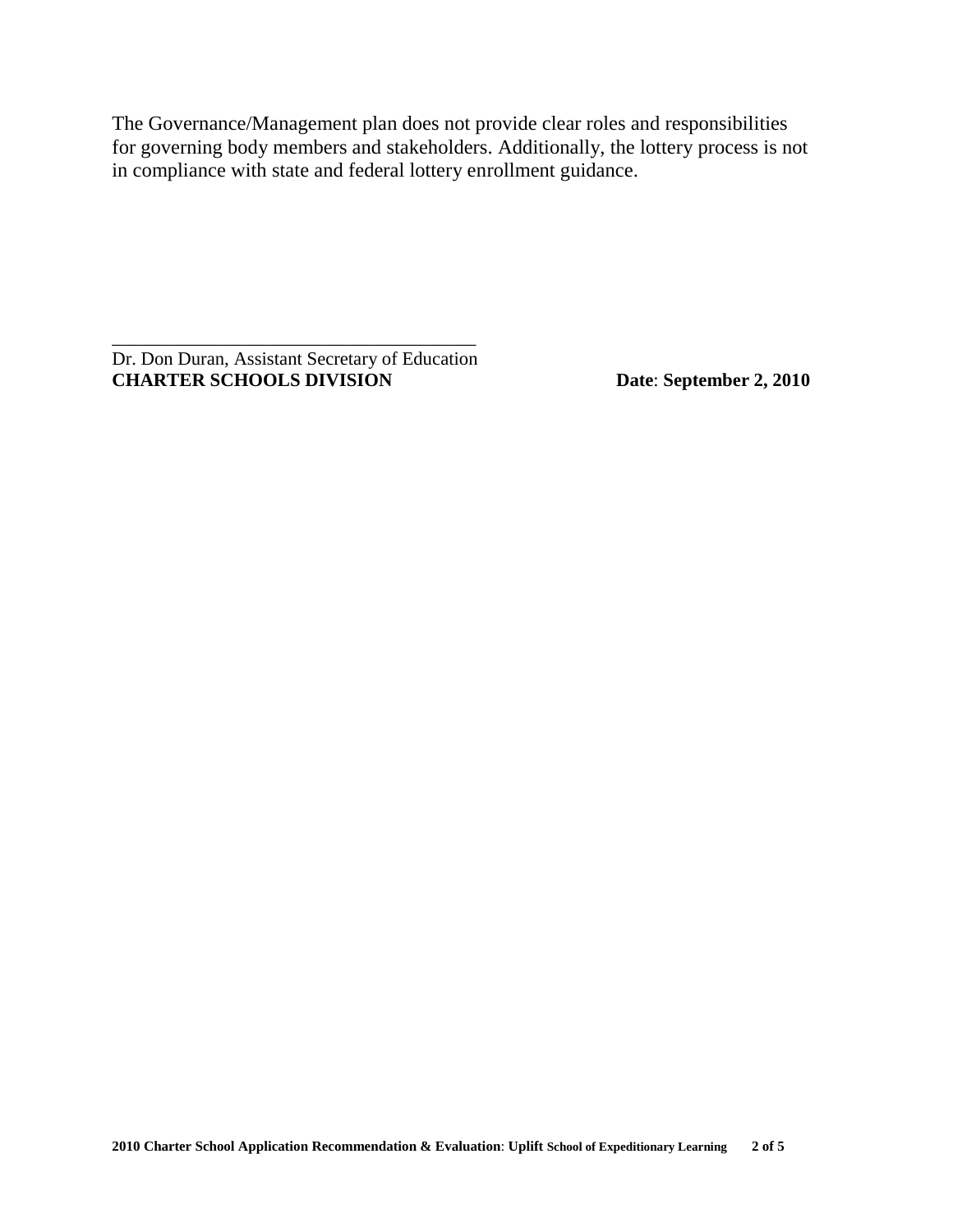## **CHARTER SCHOOL MISSION AND STATEMENT OF NEED EVALUATION**

| Inadequate | Approaches | Vleets | ahaan k<br>ccus |
|------------|------------|--------|-----------------|
|            |            |        |                 |

The mission statement for Uplift: a School of Expeditionary Learning (USEL) is clearly focused on the expeditionary learning, with elaboration on what the school seeks to accomplish.

The application does not explain how the school will know if it is achieving its mission.

The applicant provides an in-depth description of the community demographics and student performance results at Gallup-McKinley County Public Schools (GMCS). USEL makes an argument for the need for improved educational alternatives in the community and proposes a school that would create another educational option for students and families.

# **EDUCATIONAL PLAN EVALUATION**

| Inadequate | ⊾pproaches   | Maate          | H AVVUU |
|------------|--------------|----------------|---------|
|            | $\mathbf{L}$ | <b>IVICCLO</b> | wus     |
|            |              |                |         |

USEL does not explain the over-all plan for curriculum alignment and some of the curriculum itself. Rather than illustrating how the curricular strategies and Expeditionary Learning core practices would be actualized in the classroom, the application merely lists them.

This section lacks meaningful detail on how the school would provide remediation for students not achieving standards and how it would address the needs of special education populations. The applicant provides assurances of compliance with applicable state and federal law governing the response to intervention and special education but is unable to provide a description of how the school would manage those processes. The application suggests modifications for how the needs of English Language Learners might be met, but does not provide the types of modifications that would be employed to help special education students be successful within the learning expedition framework.

The educational plan lacks meaningful detail especially in regards to the overall educational experience students would have at this proposed school. There is no indication that the applicant understands what structures will need to be in place for the school to provide the kind of educational experiences demanded of an "expeditionary" model.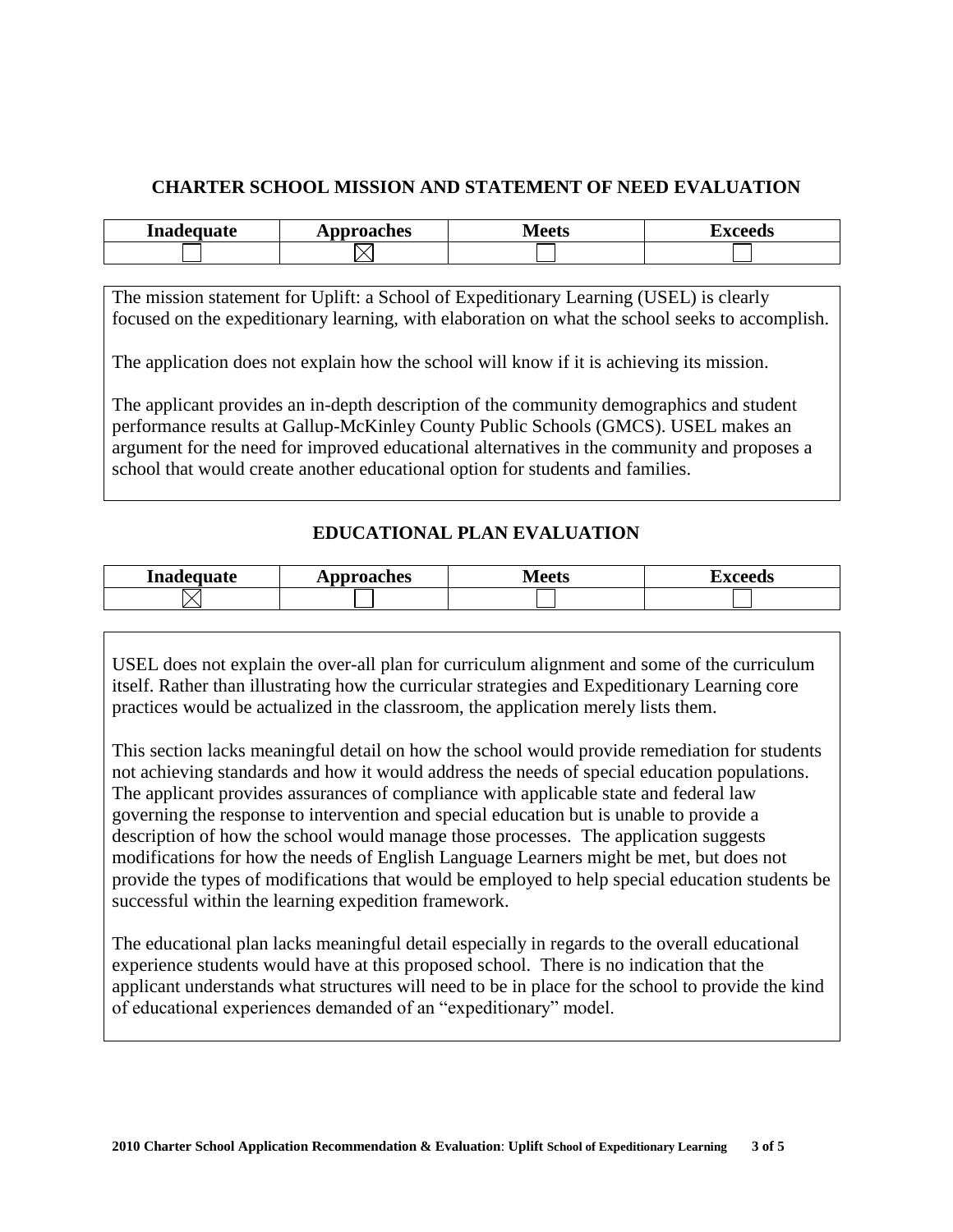## **FINANCIAL PLAN EVALUATION**

| Inadequate | Approaches | Meets | wooode  <br>ccus |
|------------|------------|-------|------------------|
|            |            |       |                  |

The school's reliance on contracted business management services without a clear indication of how the school site itself will maintain necessary controls and appropriate fiscal management procedures does not provide the necessary detail that demonstrate sound fiscal management practices and the appropriate safeguarding of public funds.

#### **GOVERNANCE / MANAGEMENT PLAN EVALUATION**

| Inadequate | Approaches | /l oote<br>◡◡ | waand d<br>د س |
|------------|------------|---------------|----------------|
|            |            |               |                |

However, plans for the governing body lack detail in regard to the powers and duties of the officer positions and how various stakeholders relate to one another.

The suggested personnel policies do not mention beginning teacher mentorship program, and absence/leave policies. Though the application contains a list of evidence that may be used as part of the staff evaluation process, the description of the evaluation process is vague and does not demonstrate an understanding of the School Personnel Act.

The lottery process is not in compliance with state and federal lottery enrollment guidance. It describes the need for students to complete an application form and attend an in-person meeting prior to being included in the lottery drawing.

The student discipline policies and procedures lack details and alignment with assurances made to be in compliance with the Student Rights and Responsibilities Act.

Overall, this section provides an incomplete description of how the school would be governed and managed. Multiple assurances of compliance do not fully illustrate how this particular school would successfully operate.